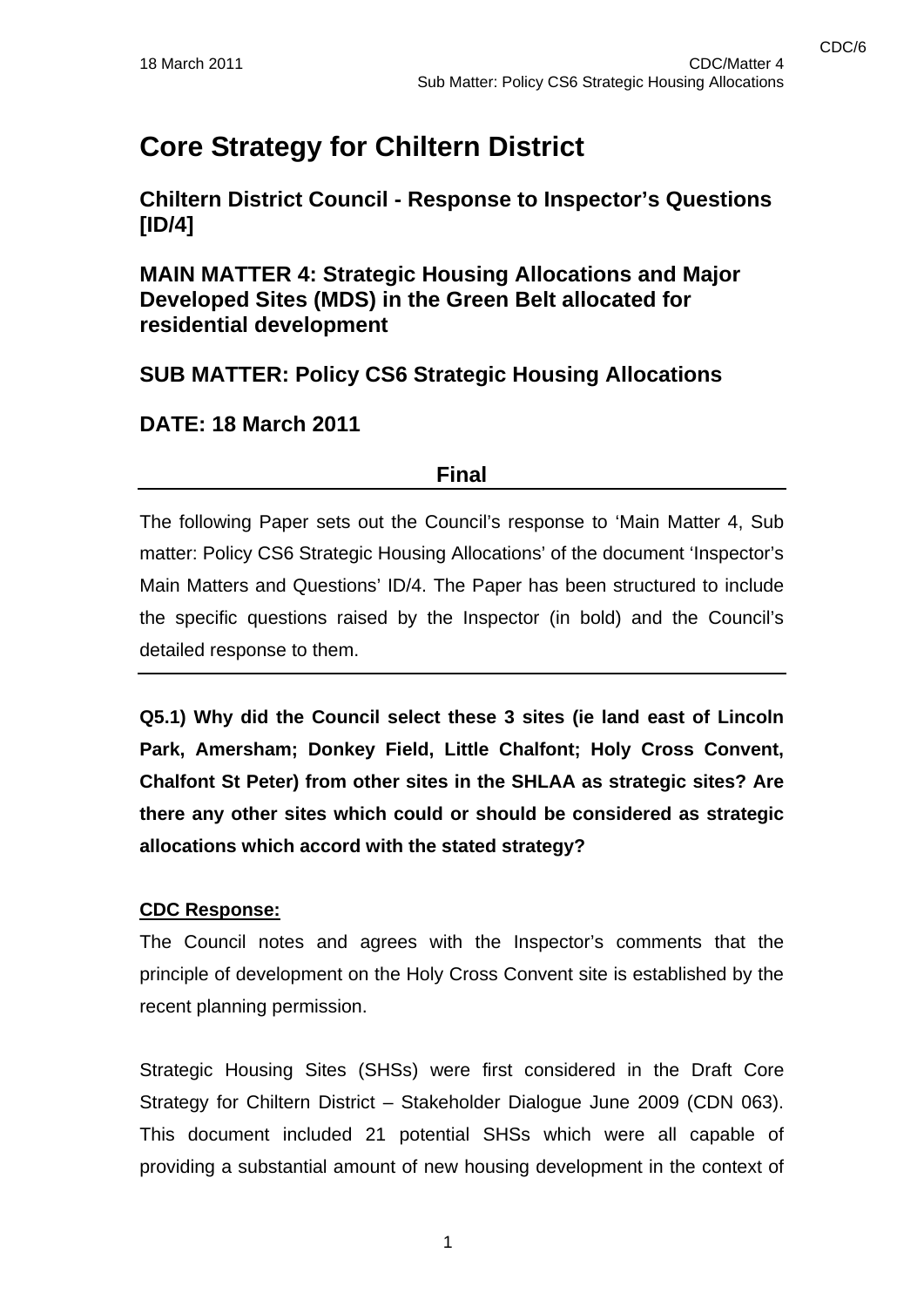the District. The original SHLAA (CDN041) formed the basis for selecting these SHSs. Many of these proposed SHSs were sites in multiple ownership, for example sites comprising amalgamations of garden land, and / or including residential redevelopment. Following discussions with key stakeholders the Council amended its policies for SHSs to relate only to those large SHSs which were consistent with the CS, in single ownership or owned by a small number of parties and where there was strong evidence of delivery. This action reflected the advice in PPS3 concerning positive evidence of delivery. Whilst the SHLAA will continue to have a positive role in identifying a basket of suitable housing sites, the Council does not consider at this time that there are additional sites, comparable to the three SHSs, which are suitable for allocation as SHSs.

**Q 5.2) What contribution does the undeveloped state of the Donkey Field make to the character of Little Chalfont? How does the significance of any such contribution compare with its suitability for housing and the need for housing?** 

#### **CDC Response:**

The Council considers that this site is a suitable housing site which can make a significant contribution towards the housing allocation and housing needs in the District. The site is currently undeveloped and there are important trees along the boundaries of the site. The site is well screened and the screening limits the contribution its openness makes to the area. It is embedded within a built up area. By allocating the site as a SHS the Council can ensure that future development proposals on the site are of a high quality of design, respect local character and retaining important features such as boundary screening and some open space within the site. These matters are the subject of Policies CS20 (design and environmental quality) and CS 28 (retaining and improving leisure and recreational facilities) in the Core Strategy for Chiltern District Submission Document (CDN 105).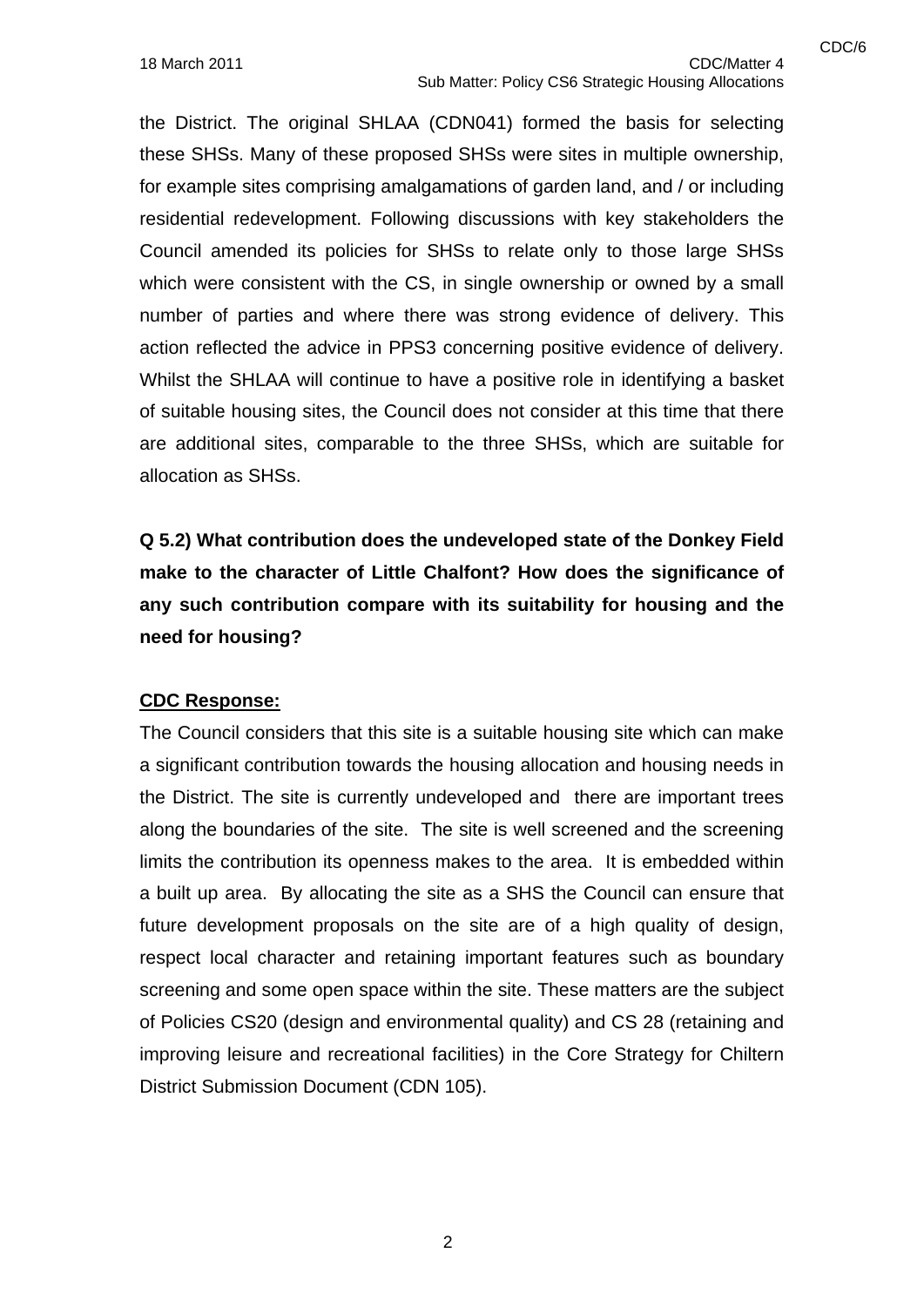**Q5.3) There are figures in the Housing Trajectory (CDN089) for what the Council expects from these sites. Are these figures appropriate and justified by evidence?** 

**Q5.4) What is the evidence for the anticipated delivery from these sites as set out in the Trajectory (CDN089)? Is delivery realistic?**

#### **CDC Response:**

The Council's Housing Land Supply Trajectory 2006 – 2026 has been revised and a replacement version has been prepared in response to the Inspector's questions in ID1 (CDN113). The dwelling yields anticipated from the SHSs at Land east of Lincoln Park, (SHLAA site 243) and at the Donkey Field, (SHLAA site 101) which are shown in both versions of the Housing Trajectory are the same. The figure for the Convent site has been amended in the revised Housing Trajectory (CDN 113) to reflect the outline permission for the site. This is a small change from 200 to 198 dwellings for the Convent Site.

| <b>Site details</b>                 | Anticipated yield in the Housing<br>Trajectory CDN089 and CDN113, with |
|-------------------------------------|------------------------------------------------------------------------|
|                                     | CDN 113 data in italics                                                |
| of Lincoln<br>Land<br>east<br>Park, | 44                                                                     |
| Amersham on the Hill (SHLAA site    |                                                                        |
| 243)                                |                                                                        |
| Land at the Donkey Field, Burton's  | 60                                                                     |
| Lane, Little Chalfont (SHLAA site   |                                                                        |
| 101)                                |                                                                        |
| Land at the Holy Cross Convent,     | 200 (198)                                                              |
| (SHLAA site 116 and 391 minus       |                                                                        |
| the Policy H4 area)                 |                                                                        |

Details of Strategic Housing Sites included in the Housing Land Supply Trajectory 2006 - 2026 (CDN089 and CDN113)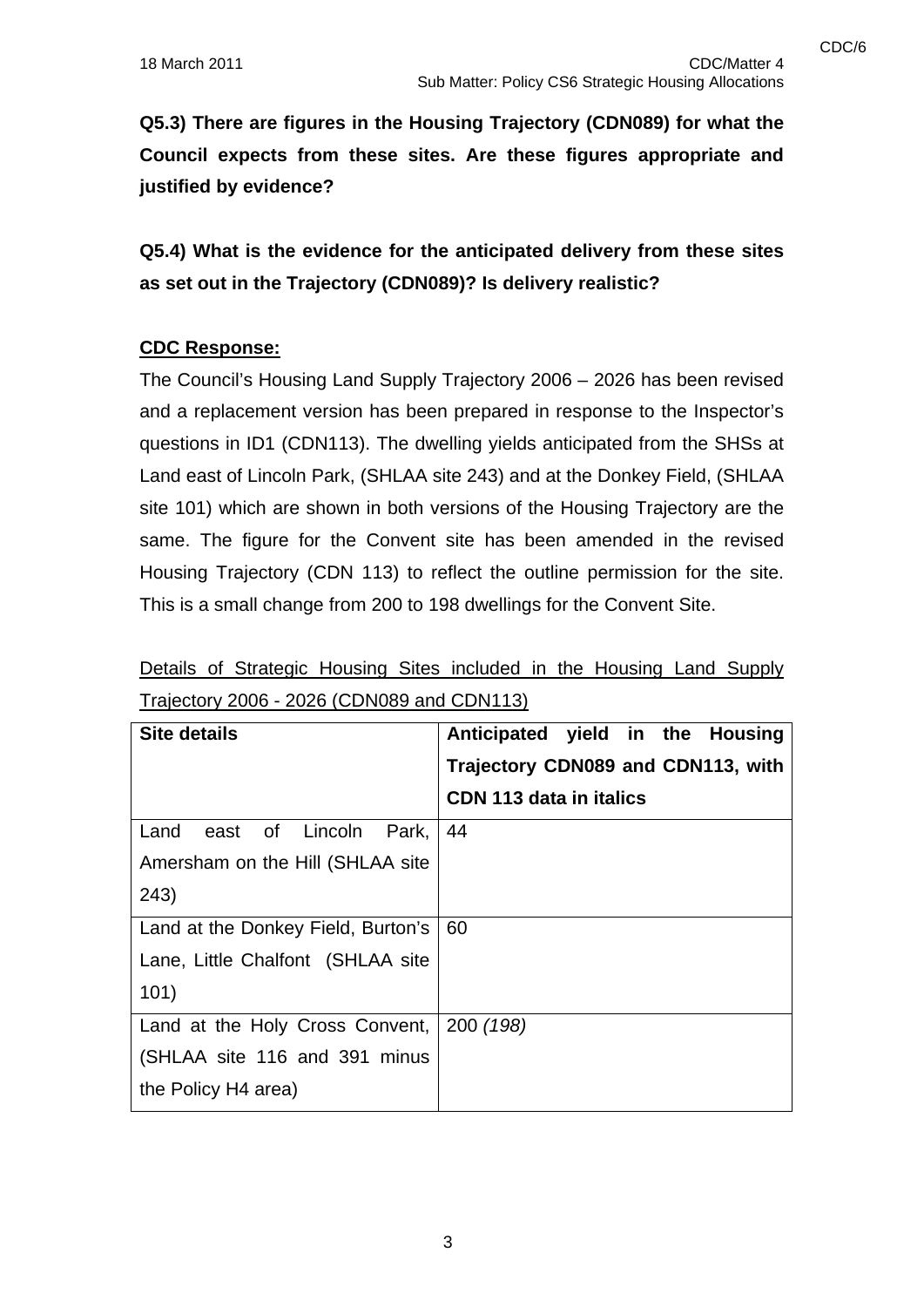The starting point for estimating the housing yields from the SHSs at Land east of Lincoln Park, (SHLAA site 243) and the Donkey Field, (SHLAA site 101) was the original SHLAA (CDN041-042c). The resulting SHSs allocation figures were initially included in the Draft Core Strategy for Chiltern District – Stakeholder Dialogue June 2009 (CDN 063). The Core Strategy (paragraph 7.6 of CDN 063) acknowledged that the yields for the sites were indicative and that detailed proposals might include different yields.

The yield for the Donkey Field site was subsequently reduced following the stakeholder dialogue stage of the Core Strategy. The receipt of information from the agent for the site in relation to delivery matters refers to flexibility in respect of yields for the site. This can be found in CDN097 (letter from PPML Planning dated 16<sup>th</sup> April 2010 on the  $8<sup>th</sup>$  page). Given the size of the site and its accessible location an estimated yield of 60 dwellings is considered consistent with the workings of the SHLAA

The yield for the site east of Lincoln Park was not amended in this way. The information from the contact for this site was broadly supportive of the Core Strategy and did not propose changes to the dwelling allocation. This can be found in CDN097 (email from Peter Marshall dated  $25<sup>th</sup>$  June 2010 on the 18<sup>th</sup> page).

To conclude, there is important evidence supporting the dwelling figures and delivery of the SHSs, including that from a planning permission and from direct contact with relevant agents / contacts for the sites.

**Q5.5) Are there any specific infrastructure requirements which the development of these sites requires or should contribute to? If so, should these be identified in the Core Strategy?** 

#### **CDC Response:**

In view of the planning permission at the Convent site, this paragraph is more relevant to the SHSs at the Donkey Field and on land east of Lincoln Park. Some of the issues discussed below also relate to the Inspector's Main

4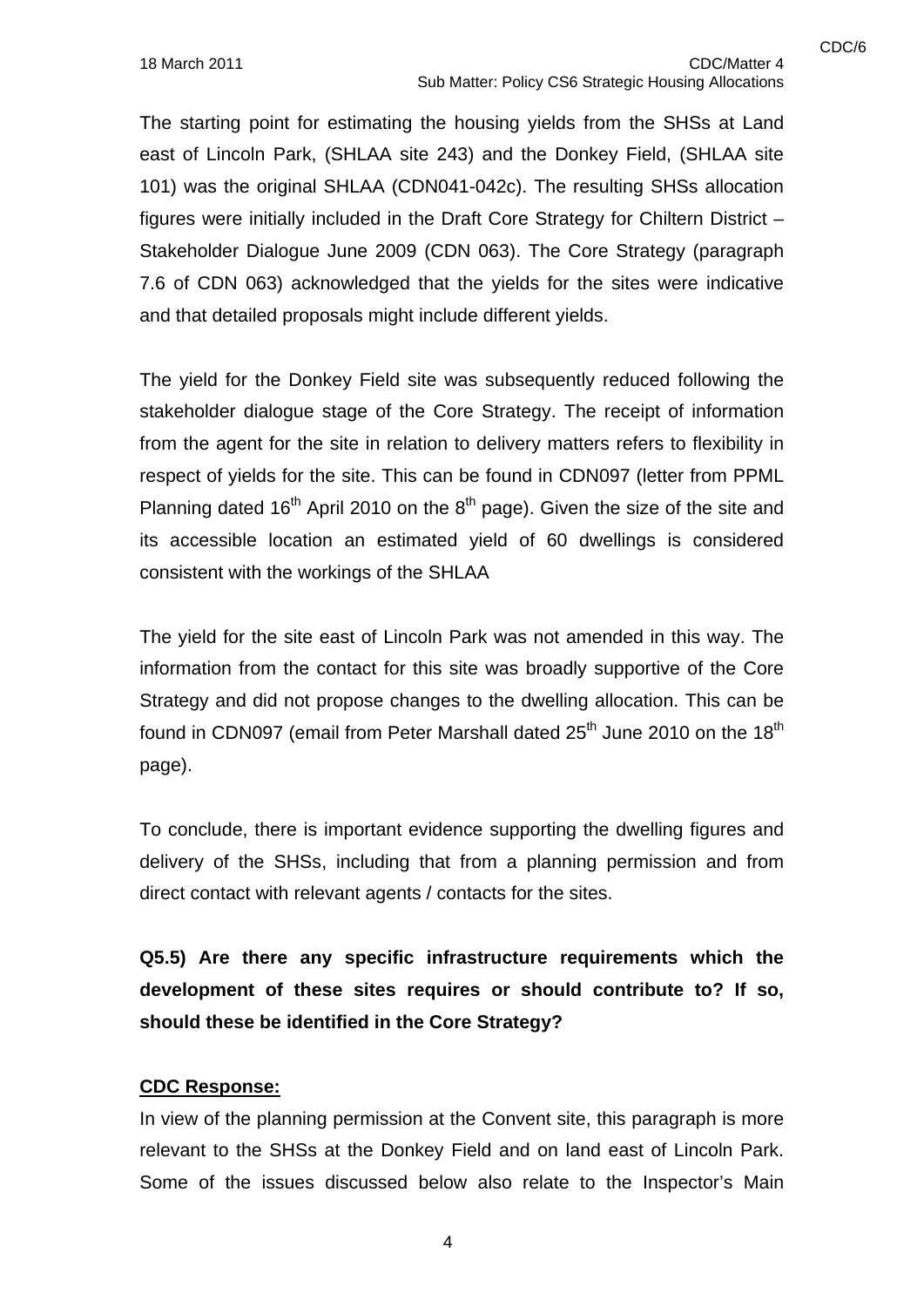Matters 8 and 9 (Infrastructure, including transport and Monitoring) in ID4 and to CDC 11 and 12, the Council's response to these Main Matters.

The Council has been in discussion with infrastructure providers about all elements of the CS, including whether specific infrastructure is needed to support the SHSs. From these discussions no abnormal or specific infrastructure needs have been identified to support the delivery of these sites. Accordingly, no site-specific infrastructure requirements for SHSs are included in the Policy CS6.

# **Q5.6) How will the Core Strategy be effective in securing the appropriate delivery of what the Council intends/expects from these sites?**

#### **CDC Response:**

The Council recognises that the housing numbers against the Strategic Housing Sites in the Housing Trajectory (CDN113) (particularly the Donkey Field and the Land east of Lincoln Park), which have not been subject to a planning application or detailed negotiations may change over time. The Council therefore recognises that the formal planning application process will determine the appropriate levels of housing on each of the SHSs. The CS is effective in that it gives a positive steer for development on these sites to assist in their delivery.

# **Q5.7) Should the allocation for the Holy Cross site include the land shown in the approved planning application as a relocated playing field?**

#### **CDC Response:**

Condition no 38 of the outline planning permission for the development on the site (CH/2010/0293/OA) refers to provision for a playing field. The condition provides some flexibility in the location of the playing field because the overall layout of the site might vary as the details of the development are finalised to cover the reserved matters stage for a future planning application. Therefore the Council does not consider it necessary for the boundary of the Strategic